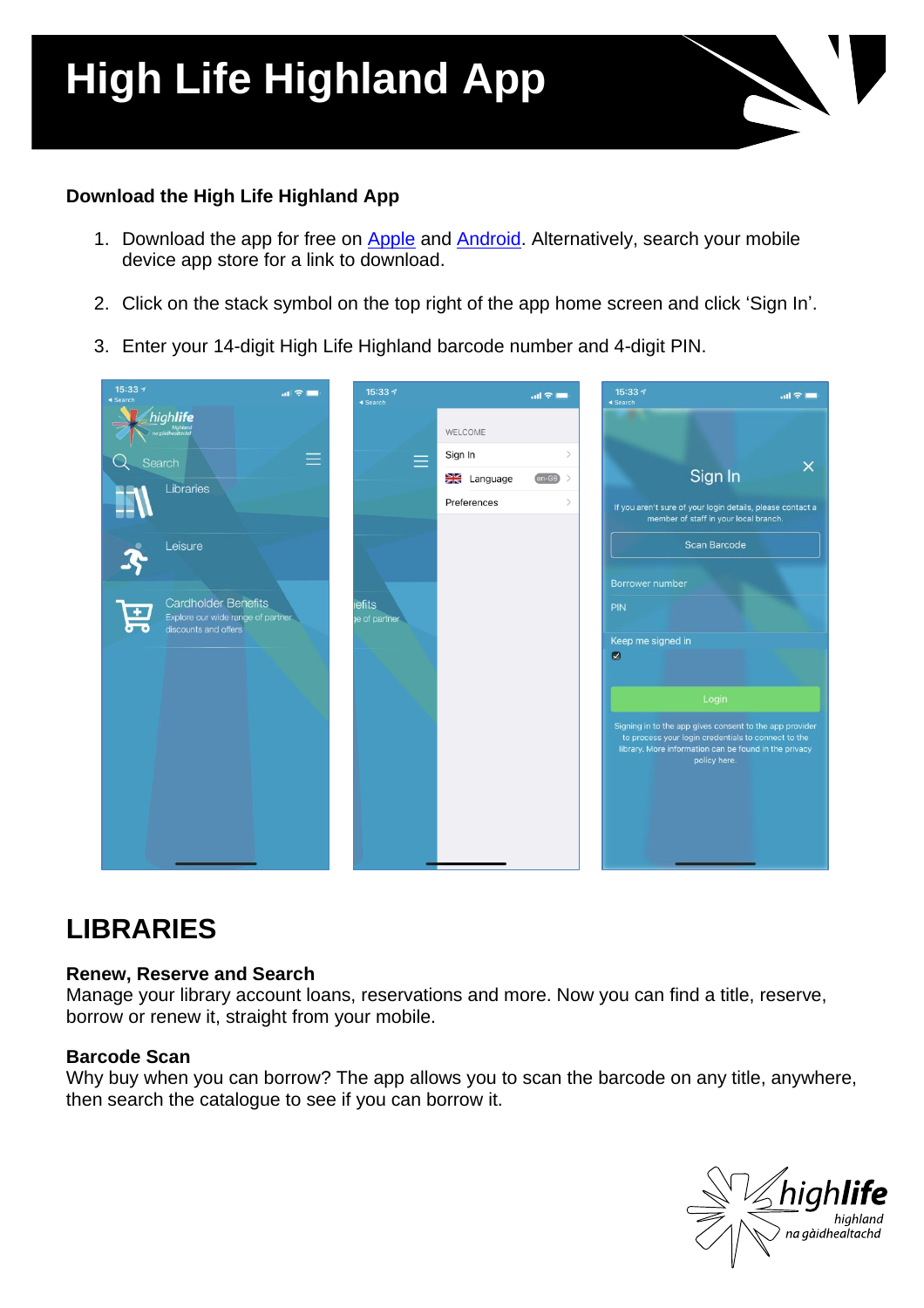# **High Life Highland App**



### **Find Your Nearest Library**

Find your nearest library branch convenient to you. From contact details to opening hours.

| $15:35 - 7$<br>◀ Search                          |                                            | $\mathbf{u}$ $\mathbf{z}$ $\mathbf{r}$ |
|--------------------------------------------------|--------------------------------------------|----------------------------------------|
| $\leq$ Back                                      | <b>Nearest</b>                             | Q                                      |
| <b>Inverness Library</b><br>0.891 miles Open Now |                                            | $\mathcal{E}$                          |
| <b>Inshes Library</b>                            | 1.92 miles Closed. Opens today at 4pm      | $\mathcal{P}$                          |
| <b>Culloden Library</b>                          | 3.86 miles Closed today. Opens Fri at 10am | $\mathcal{P}$                          |
| <b>Beauly Library</b>                            | 8.27 miles Closed today. Opens Mon at 5pm  | $\mathcal{P}$                          |
| Muir of Ord Library                              | 8.60 miles Open. Closing soon - 4pm        | $\mathcal{P}$                          |
| <b>Fortrose Library</b><br>8.61 miles            |                                            | $\mathcal{P}$                          |
| <b>Ardersier Library</b>                         | 10.1 miles Closed today. Opens Mon at 12pm | $\mathcal{P}$                          |
| Dingwall Library<br>11.5 miles                   |                                            | $\mathcal{P}$                          |
| <b>Glen Urquhart Library</b><br>13.4 miles       |                                            | $\mathcal{P}$                          |
| <b>Invergordon Library</b><br>15.2 miles         |                                            | $\mathcal{E}$                          |
| <b>Alness Library</b><br>15.6 miles Open Now     |                                            | $\mathcal{P}$                          |
| Nairn Library                                    |                                            |                                        |